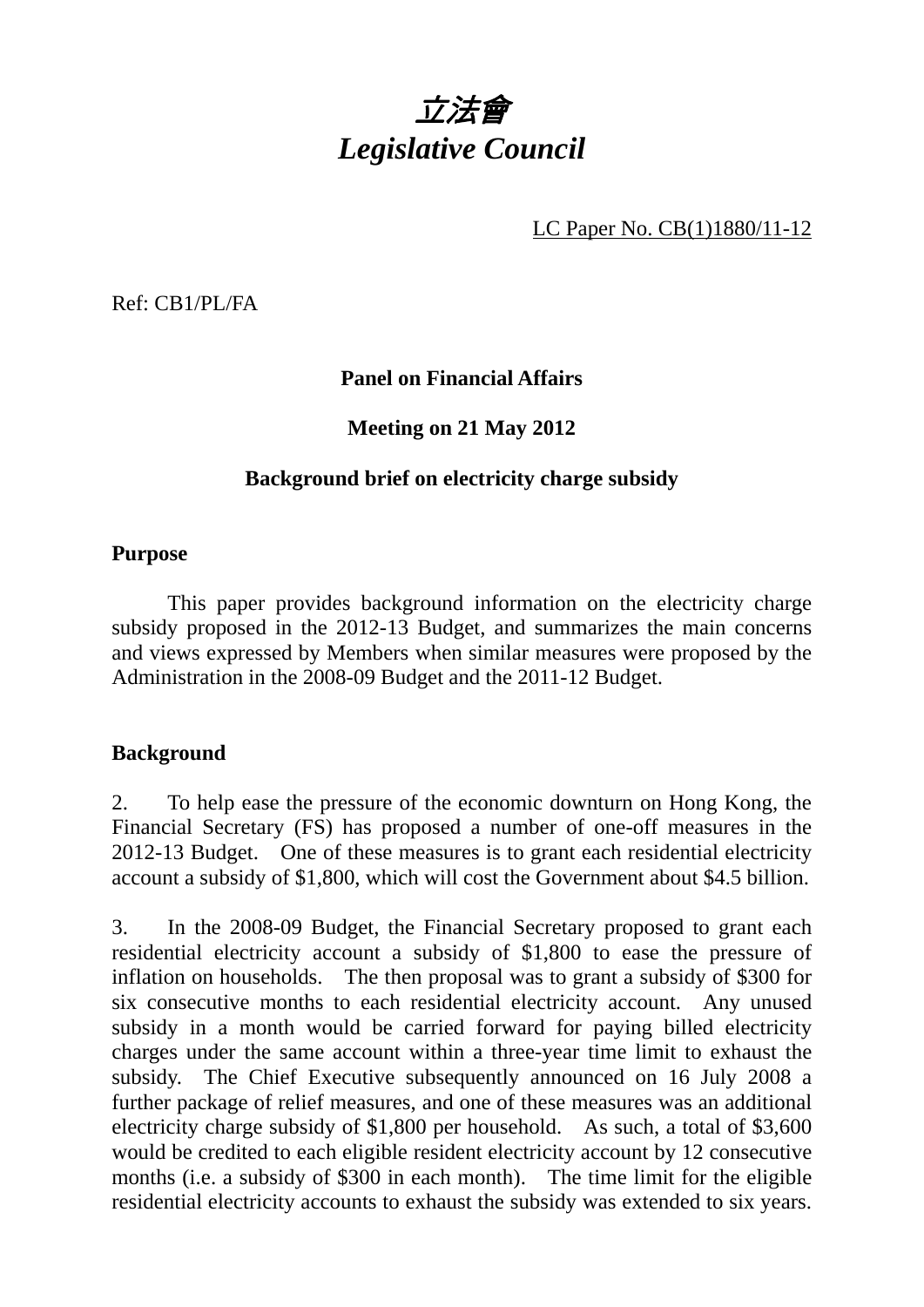The two relevant funding proposals were approved by the Finance Committee on 23 May 2008 and 18 July 2008 respectively. Disbursement of the subsidy started from 1 September 2008.

4. In the 2011-12 Budget, FS again proposed to grant each residential electricity account a subsidy of \$1,800 to ease inflationary pressure on households. Under the proposal, each residential electricity account would be granted a subsidy of \$150 for 12 consecutive months. Any unused credit in a month would be carried forward to cover billed electricity charges under the same account until 31 August 2014 or the close of account, whichever was earlier. The relevant funding proposal was approved by the Finance Committee on 10 June 2011. Disbursement of the subsidy started from 1 July 2011.

## **Deliberations of the Panel and the Finance Committee**

5. The major concerns and views expressed by Members during the discussions at the Panel on Financial  $Affairs<sup>1</sup>$  (the Panel) and the Finance Committee and the Administration's responses are summarized in the ensuing paragraphs.

#### Electricity charge subsidy proposed in the 2008-09 Budget

## *Households not eligible for the electricity charge subsidy*

6. Some Members expressed concern that since only the registered users/holders of residential electricity accounts would be eligible for the proposed electricity charge subsidy, some households in particular needy families living in bedspace apartments and cubicles might not be able to benefit from the proposal. They suggested the Administration appeal to landlords to pass on the electricity charge subsidy to their tenants where the rent payable was inclusive of electricity charges.

7. The Administration advised that whether the landlord should pass on any amount of the subsidy to the tenant would depend on the terms of the tenancy agreement, and it would be inappropriate for the Government to intervene in contractual matters between landlords and tenants. The Administration also stressed that the proposed subsidy was part of the overall Government policy objective to leave wealth with the people and to benefit the majority of households.

 $\frac{1}{1}$  The Administration briefed the Panel on Financial Affairs on 5 May 2008 and 9 May 2011 on the electricity charge subsidy proposed in the 2008-09 Budget and the 2011-12 Budget respectively.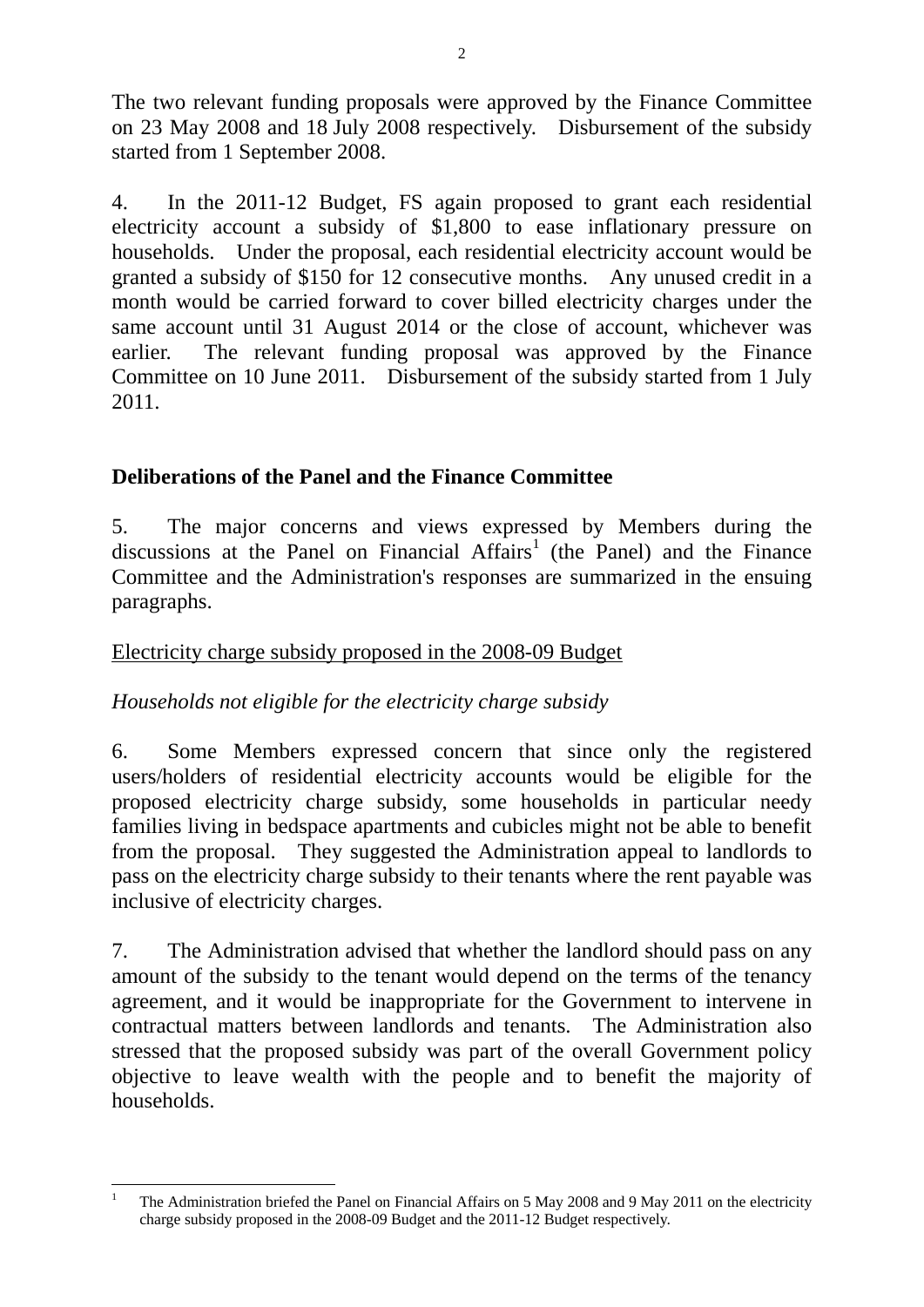#### *Environmental concerns*

8. Some Members were concerned that the proposed electricity charge subsidy might encourage households to consume more electricity. There was a suggestion that the subsidy should be restricted to households with low electricity consumption.

9. The Administration explained that since the subsidy would be available for use over a period of three years<sup>2</sup> and any unused subsidy in a month could be carried forward for paying electricity charges under the same account till expiry of the three-year period or the close of the account, users would have sufficient time to fully utilize the subsidy and did not need to increase normal electricity consumption to exhaust the subsidy. The Administration also advised that prescribing an electricity consumption threshold as an eligibility criterion for the subsidy would be difficult and might involve high administration costs.

# *Disbursement of subsidy to the electricity companies*

10. A Member expressed concern that the disbursement of subsidy to the two electricity companies might generate considerable income in the form of interest for them. The Administration explained that the subsidy would be disbursed to the two electricity companies having regard to the due dates of the electricity charges. For control purpose, the two electricity companies were required to provide relevant monthly reports to the Government.

## *Other concerns*

11. According to the Administration, the electricity charge subsidy granted to a recipient of the Comprehensive Social Security Assistance (CSSA) would not lead to a reduction in the amount of CSSA payment to the recipient.

12. Regarding the arrangements for households that had changed their residence, the Administration advised that the subsidy was account-based and a household moving to another residential address would take up the account of the new residential address and be entitled to the credit for that account. The Administration also advised that as long as an eligible account existed on a credit date, regardless of whether it was currently an existing electricity account or a new account, it would be entitled to the subsidy at that credit date.

 $\frac{1}{2}$  A maximum use period of three years was applied to the \$1,800 electricity charge subsidy provided in the 2008-09 Budget. The maximum period was extended to six years under the subsequent proposal announced by the Chief Executive to grant a further \$1,800 electricity charge subsidy.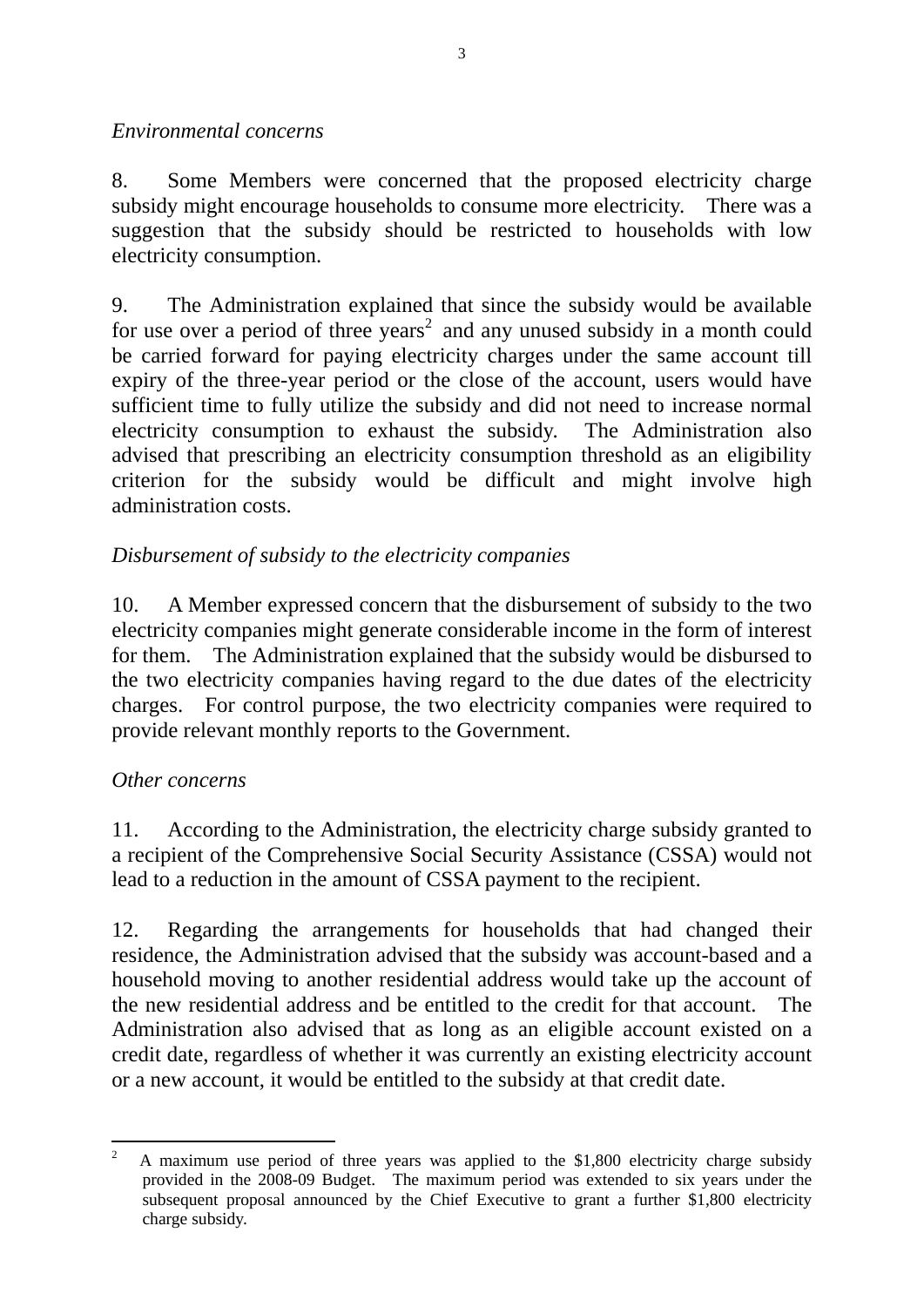Electricity charge subsidy proposed in the 2011-12 Budget

13. Some Members expressed concern that the electricity subsidy scheme implemented in 2008 might have encouraged higher electricity consumption, and suggested that only those households which had consumed less electricity compared to a previous billing period or those households whose electricity consumption was below a certain threshold should be eligible for the subsidy. On the other hand, a Member opined that the increase in overall electricity consumption was attributable to a number of factors, and it would not be feasible to draw conclusions as to whether the higher electricity consumption was a result of the provision of the electricity charges subsidy and/or other factors. The Member disagreed to the proposal of linking the electricity charges subsidy, which was essentially a relief measure, to electricity consumption as such an arrangement would only complicate the subsidy scheme and add to its administrative costs.

14. The Administration responded that the purpose of the proposed electricity charges subsidy was to ease the pressure of inflation on households. It would not be feasible to link the proposed subsidy to electricity consumption because electricity consumption varied with a host of factors, many of which were unrelated to whether a household was environmentally conscious. Overall electricity consumption<sup>3</sup> had continued to increase since  $2003$ . No conclusion could be drawn as to what factors or how different factors might have contributed to the increase.

## **Discussions at Council meetings**

15. At the Council meeting on 12 November 2008, Hon WONG Kwok-kin raised an oral question regarding the electricity charges subsidy for those residents in the Lower Ngau Tau Kok Estate who had to move homes due to the

Based on the total domestic electricity consumption published in the Hong Kong Monthly Digest of Statistics and the number of domestic accounts at year end, the average consumption per account since 2003 are as follows:

|      | <b>Total consumption (GWh)</b> | <b>Number of domestic</b><br>accounts at year end<br>(million) | <b>Average consumption per</b><br>account (kWh) |
|------|--------------------------------|----------------------------------------------------------------|-------------------------------------------------|
| 2003 | 9 500                          | 2.28                                                           | 4 200                                           |
| 2004 | 9 500                          | 2.31                                                           | 4 1 0 0                                         |
| 2005 | 9 9 0 0                        | 2.36                                                           | 4 2 2 0                                         |
| 2006 | 9 800                          | 2.39                                                           | 4 1 2 0                                         |
| 2007 | 10 100                         | 2.41                                                           | 4 200                                           |
| 2008 | 10 300                         | 2.44                                                           | 4 2 2 0                                         |
| 2009 | 10 800                         | 2.47                                                           | 4 3 8 0                                         |
| 2010 | 10 900                         | 2.50                                                           | 4 3 8 0                                         |

 $\frac{1}{3}$ The Administration provided the following information in the funding proposal to the Finance Committee-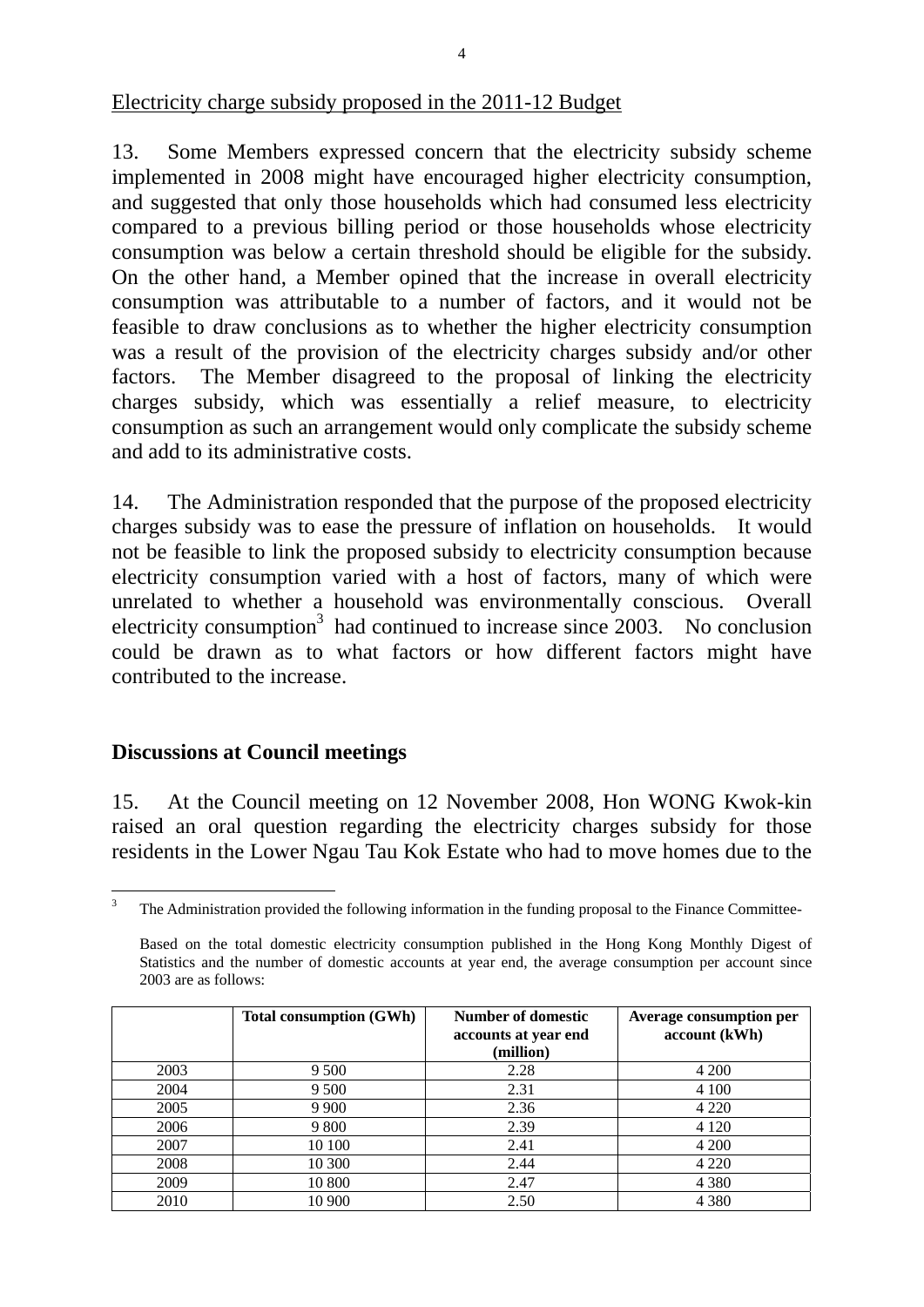redevelopment of the estate. Members requested the Government to devise measures to enable the residents concerned to enjoy the unused portion of the credited subsidy in the electricity accounts before removal, and to make the same arrangement for all other households moving home within the period during which the subsidy on electricity charges could be used.

16. The Secretary for Financial Services and the Treasury (SFST) replied that when devising the electricity charges subsidy scheme, the Administration already recognized that some payers of electricity charges might not be able to fully utilize the subsidy for various reasons. Noting that redevelopment of public rental housing estates and the related rehousing normally involved only the Housing Authority as a single landlord and its tenants, SFST undertook to discuss with the Transport and Housing Bureau and the electricity companies to explore whether there were feasible arrangements to deal with any unused subsidies for electricity charges accumulated by the tenants concerned, and whether such arrangements could be applied to other Housing Authority tenants who had to be relocated on the redevelopment or demolition of public rental housing estates.

17. At the Council meeting on 5 January 2011, Members passed a motion moved by Hon WONG Sing-chi urging the Government to take measures for ameliorating inflation and alleviating people's livelihood pressure. One of the proposed measures in the motion was "to provide a subsidy of \$3,600 to each of the 2.5 million or so residential electricity accounts in Hong Kong; and in order to encourage the public to reduce electricity consumption, to provide a subsidy of \$1,200 to members of the public whose electricity consumption in any half-year period is 5% or more less than that for the same period of the preceding year".

18. At the Council meeting on 2 November 2011, Members passed a motion moved by Hon LAU Kong-wah urging the Government to put forward effective measures in the 2012-13 Budget to alleviate the financial burden of middle-class people. One of the proposed measures in the motion was "providing each residential electricity account with an electricity charge subsidy of \$3,600".

## **Latest development**

19. The Administration will consult the Panel on the proposal in the 2012-13 Budget on electricity charge subsidy at the Panel meeting on 21 May 2012.